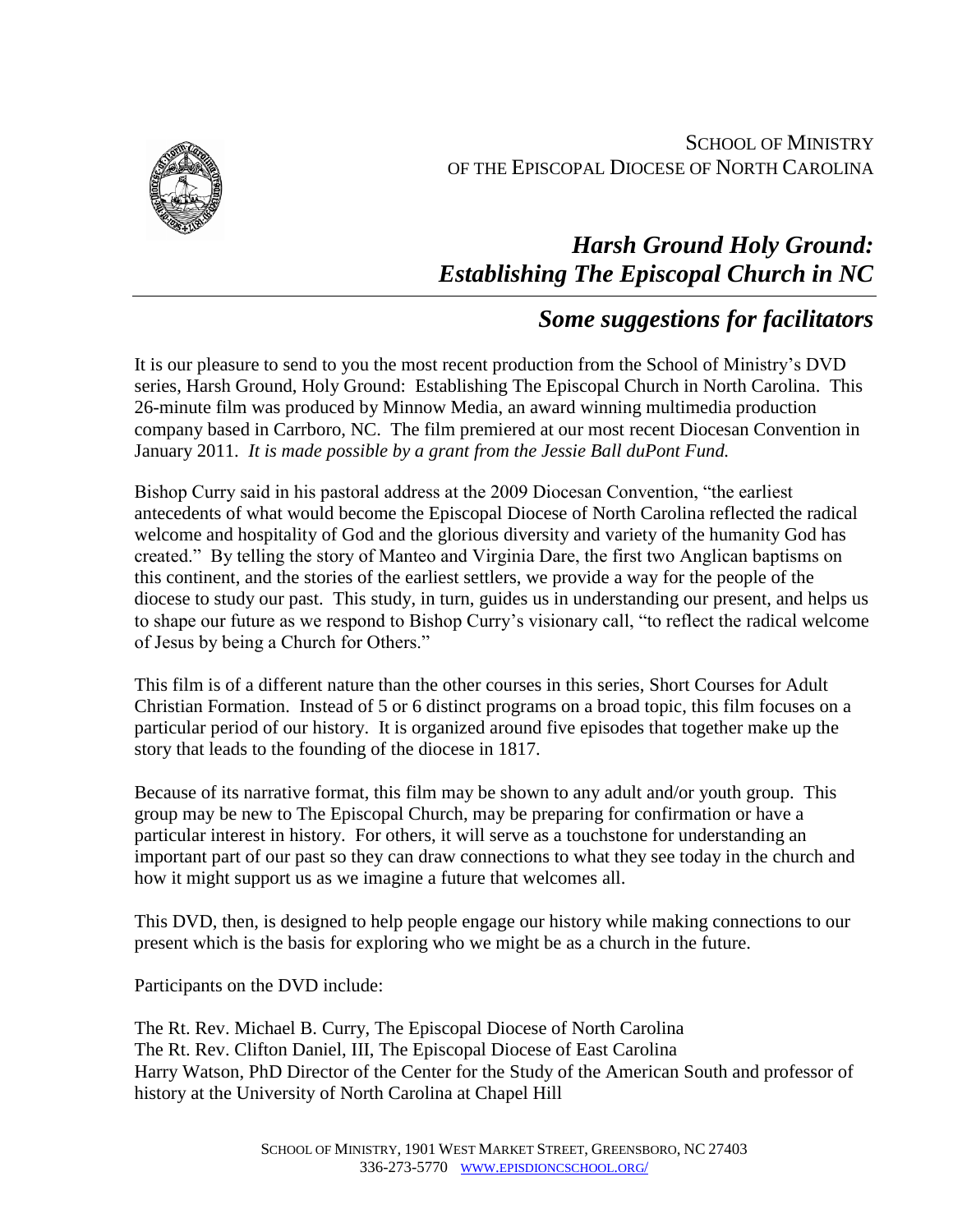Lauren Winner, PhD Assistant Professor of Christian Spirituality, Duke Divinity School The Rev. Donald A. Lowery, Vicar, Holy Innocents, Henderson

We are very grateful for the participation of each of these people in this film. We are also indebted to The Rev. Dr. N. Brooks Graebner, our diocesan historiographer, for his expertise and guidance.

There are five episodes (plus an introduction and closing credits) in the program, *Harsh Ground, Holy Ground* (with times):

- *Introduction* (1:51)
- *Lost Colony* (3:40); tells the story of Manteo and Virginia Dare.
- *Lords Proprietors* (2:43); explains the settlement of the colony under the Lords Proprietors, the governors appointed by the King of England.
- *Competing Forces* (2:57); discusses the arrival of other religious groups; coupled with the lack of Anglican clergy, the church has little influence over the settlers.
- *The Clergy* (5:41); stories of the clergy who ministered in North Carolina, both the "scallywags" and the faithful. Among the faithful, the story of Clement Hall is told.
- *Disestablishment* (8:07); the effects of the dissolution of the state church, the loss of missionary priests and the Revolutionary War. The ministry of Charles Pettigrew is explored.
- *Closing Credits* (1:00)

The film can be shown in its entirety or broken up as time allows.

*Facilitation:* Please refer to *Doing theology: DVDs for parish study – Some suggestions for facilitators,* which is included in the notebook provided each congregation in the Diocese of North Carolina, for general comments about your role as facilitator. (If a copy is not available, contact the School or visit our website, www.episdioncschool.org.)

*Number of sessions:* We anticipate that this program could be used successfully in a Sunday morning adult forum, the basics being that you show the entire program or a portion of it, and then have conversations about it. While more extensive time might be beneficial, this pattern is manageable in a Sunday school setting allowing perhaps 45-60 minutes. If more time is desired, then obviously times other than Sunday morning provide greater flexibility. If there is particular energy in your group for one of the themes above, you could easily expand the session(s).

For example, beside the quick overview in this film on the Lost Colony, there is a lot of other information available elsewhere (see bibliography at the end of this guide). If someone in your group would like to prepare more comments about it (using the bibliography attached or their own research), it can be a rich and rewarding conversation.

This film is best shown in order. You know the group that gathers for education and formation activities. Gauge their interest and plan the number of sessions accordingly. For example, it could probably be discussed at length in two, even three sessions. Please contact the School of Ministry for more detailed instructions on designing your session(s).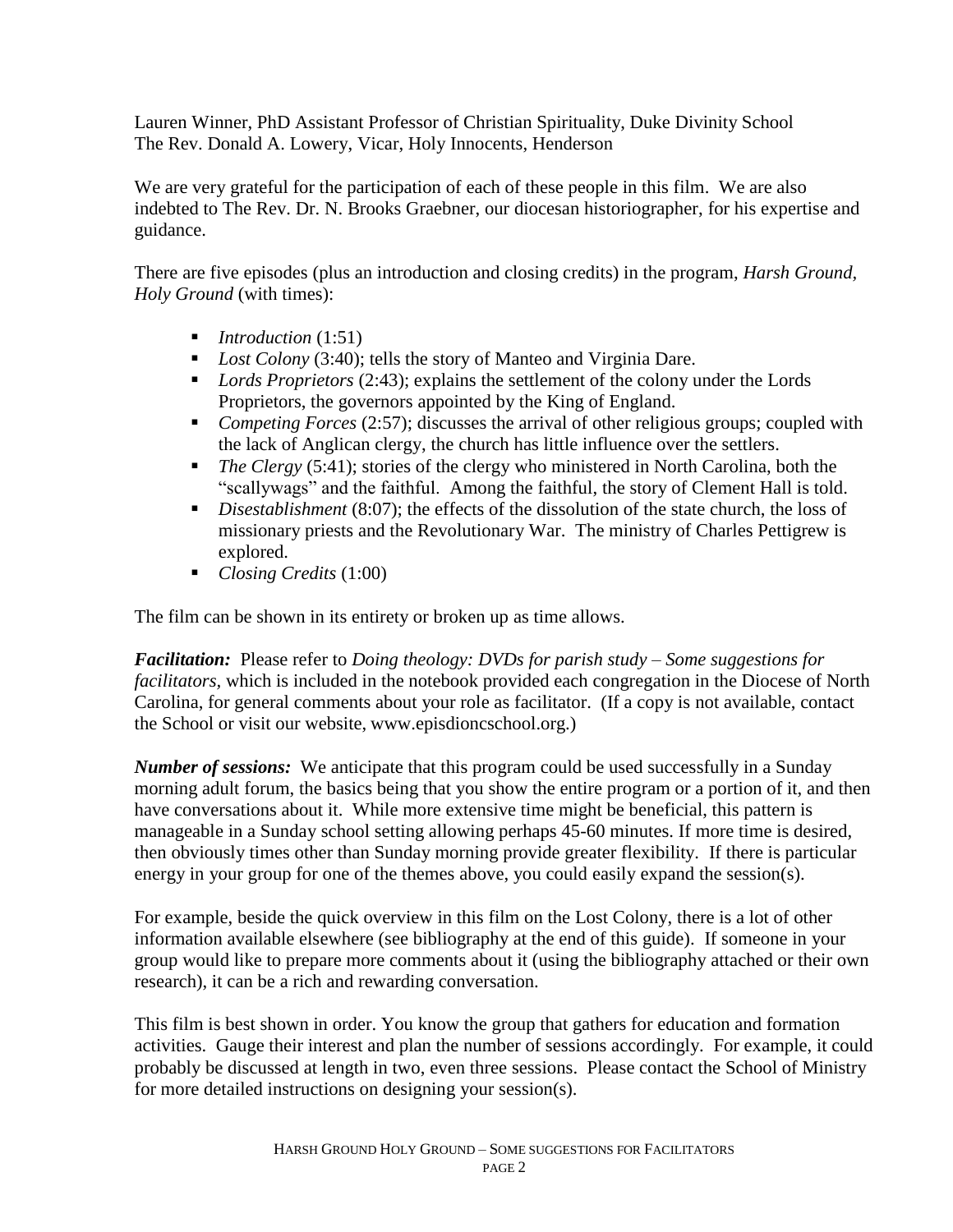*Conversations:* Three general approaches seem important to us:

- 1. The first is to provide opportunity for a study group to connect with what people said on the DVD to their own lives – "what in these stories is new to you and helps you to understand something different about our church…?"
- 2. The second is similar, with your seeking to learn what resonates with them in the DVD "what particular stories lead you to say *yes!* or *no!*"
- 3. And the third is to help people engage more deeply in theological reflection about their everyday lives, in other words, how does this history inform their spiritual journey today or as they imagine it might in the future? This may seem challenging at first – recognizing that we grow spiritually, at least in part, when we rub up against unfamiliar ways of looking at the world.

**Summary:** We encourage you to provide a summary at the end of each session. As we suggest in our general facilitation guide, however, note that we are not suggesting a detailed summary of what everyone said. Rather we find it good to somehow tie the conversation together, commending the group for their contribution, and suggesting that the group has engaged in faithful reflection together.

*Evaluation:* We provide an evaluation that can be filled out by all participants. A hard copy of the evaluation is included with this guide; make the necessary copies to hand out to each participant, ask them to complete them and then mail them to the School of Ministry office:

> School of Ministry The Episcopal Diocese of North Carolina 1901 W. Market Street Greensboro, NC 27403

The evaluation form is also available for download on the School of Ministry website or the evaluation itself can be completed online and submitted. We thank you in advance, that through your feedback, you are helping us to improve our programs!

*Additional study:* You might choose to discuss a book to accompany the DVD. Below are some that you might find of interest for further reading. Note that these books are from many different perspectives – some are from Christian perspectives, some secular, some other religious traditions – but all have something to add to the conversation. A list of helpful websites is also provided. If not from the list below, make sure you review any additional resources before incorporating them into the sessions.

#### **Books:**

#### **Selected Bibliography on the Anglican Church in the Carolinas & Virginia Compiled by Brooks Graebner & Lynn Hoke, 2011.**

Key to general subject categories:  $1 = \text{Religious Background}, 2 = \text{NC} \text{Colonial History}, 3 = \text{Parish}$ or Local History.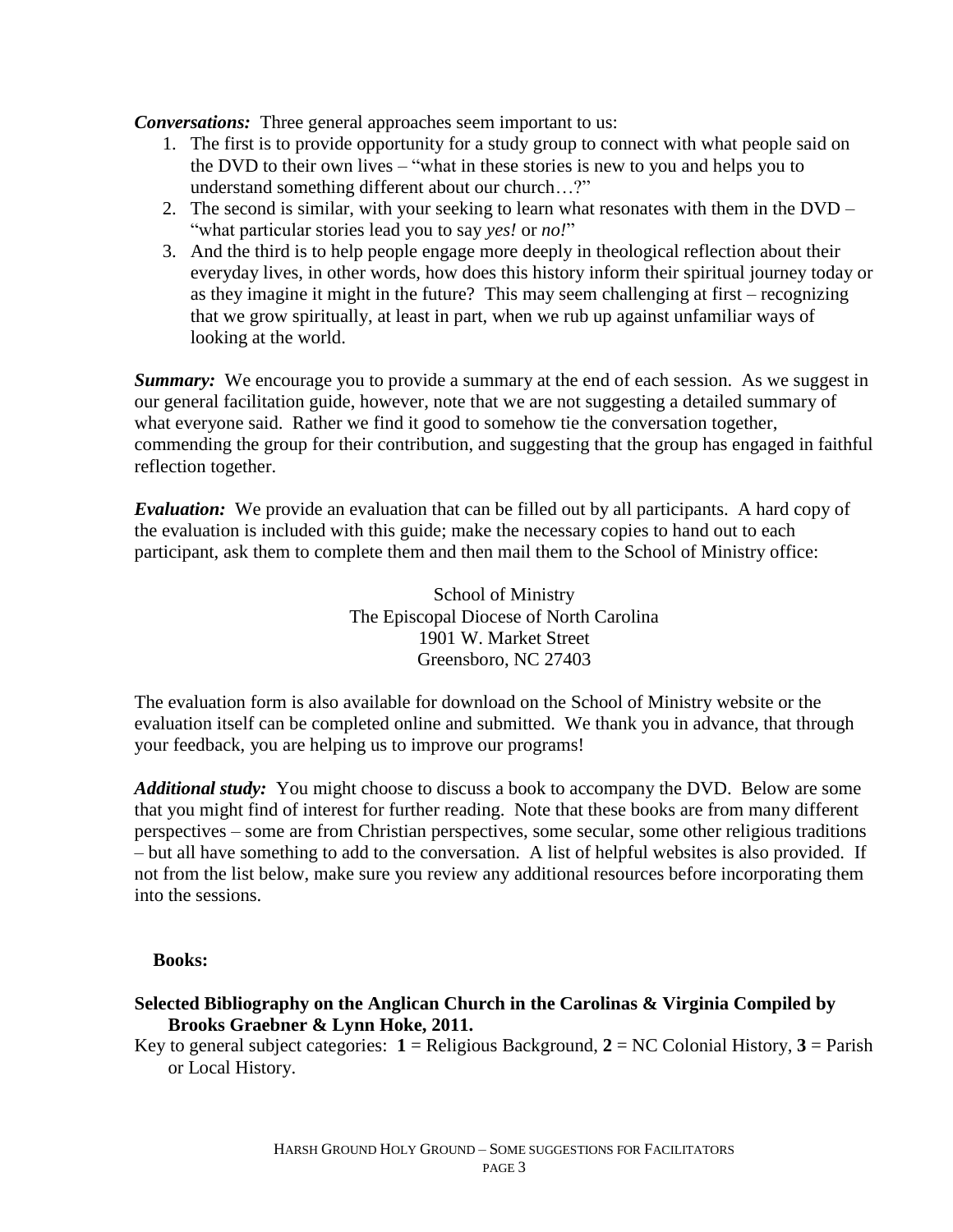- Calhoon, Robert M. *Religion and the American Revolution.* North Carolina Bicentennial Pamphlet Series. Raleigh: Division of Archives and History, North Carolina Department of Cultural Resources, 1976. **1,2**
- *Church of England in North Carolina, The: Documents, 1699-1741.* In *Colonial Records of North Carolina.* (Second Series), vol. 10. Edited by Robert J. Cain. Raleigh: Division of Archives and History, North Carolina Department of Cultural Resources, 1999. **1,2**
- Corbitt, David L. *The Formation of the North Carolina Counties 1663-1943.* Raleigh: Division of Archives and History, North Carolina Department of Cultural Resources, 1950. **2**
- Duncan, Norvin C. *A Pictorial History of the Episcopal Church in North Carolina 1701- 1964*. Asheville, NC: Miller Printing Co., 1965. **1,2**
- Haywood, Marshall D. *Governor William Tryon, and His Administration in the Province of North Carolina, 1765-1771.* Raleigh: Uzzell, 1903. **2**
- *Hertford County: The First Two Hundred Years 1584*. Published by the Hertford County Bicentennial Commission. Winton, NC, 1976. **2**
- Kars, Marjoleine. *Breaking Loose Together: The Regulator Rebellion in Pre-Revolutionary North Carolina.* Chapel Hill: UNC Press, 2002. **1,2**
- Lemmon, Sarah McCulloh. *Parson Pettigrew of the "Old Church."* James Sprunt Studies in History and Political Science, no. 52. Chapel Hill: University of North Carolina Press, 1970. **1,2**

Lewis, Henry W. *Northampton Parishes.* Jackson, NC: N. p., 1951. **2,3**

- London, Lawrence, and Sarah M. Lemmon, eds. *The Episcopal Church in North Carolina, 1701- 1959*. Raleigh: The Episcopal Diocese of N. Carolina, 1987. **1,2,3**
- Price, William S, Jr. "There Ought to Be a Bill of Rights": North Carolina Enters a New Nation." In *The Bill of Rights and The States, The Colonial and Revolutionary Origins of American Liberties*, edited by Patrick T. Conley and John P. Kaminski *.*Madison, WI: Madison House Publisher, 1991. **2**
- Quinn, David Beers. *The Lost Colonists: Their Fortune and Probable Fate*. Raleigh: North Carolina Department of Cultural Resources, 1984. **2**
- Waddell, Alfred Moore. *A History of New Hanover County and the Lower Cape FearRegion, 1723-1800.* N. p., n.d. **2**
- Wilson, Mamré Marsh. *The Episcopal Church: Making History In A New World*. A Coloring Book for the Young People of the Diocese of East Carolina, Published in Commemoration of the  $125<sup>th</sup>$  Anniversary of the Establishment of the Diocese. Morehead City, NC: Herald Printing, 2008. **1,2**

### **Internet Resources:**

The School of Ministry website has an electronic version of *Anglican Church Building in Colonial North Carolina, 1701-1776: A Study in Frustration* by the Rev. N. Brooks Graebner, Ph.D., Historiographer of the Episcopal Diocese of North Carolina. This can be found at: [www.episdioncschool.org/article158850.htm.](http://www.episdioncschool.org/article158850.htm)

The Lost Colony Education pages for adults and children. There is a bibliography of nonfiction, fiction and children's books that provide many resources for studying this early settlement on the North Carolina coast. Included among the resources are lesson guides, multimedia, maps and a timeline. http://thelostcolony.org/education/Resources/Bibliography.htm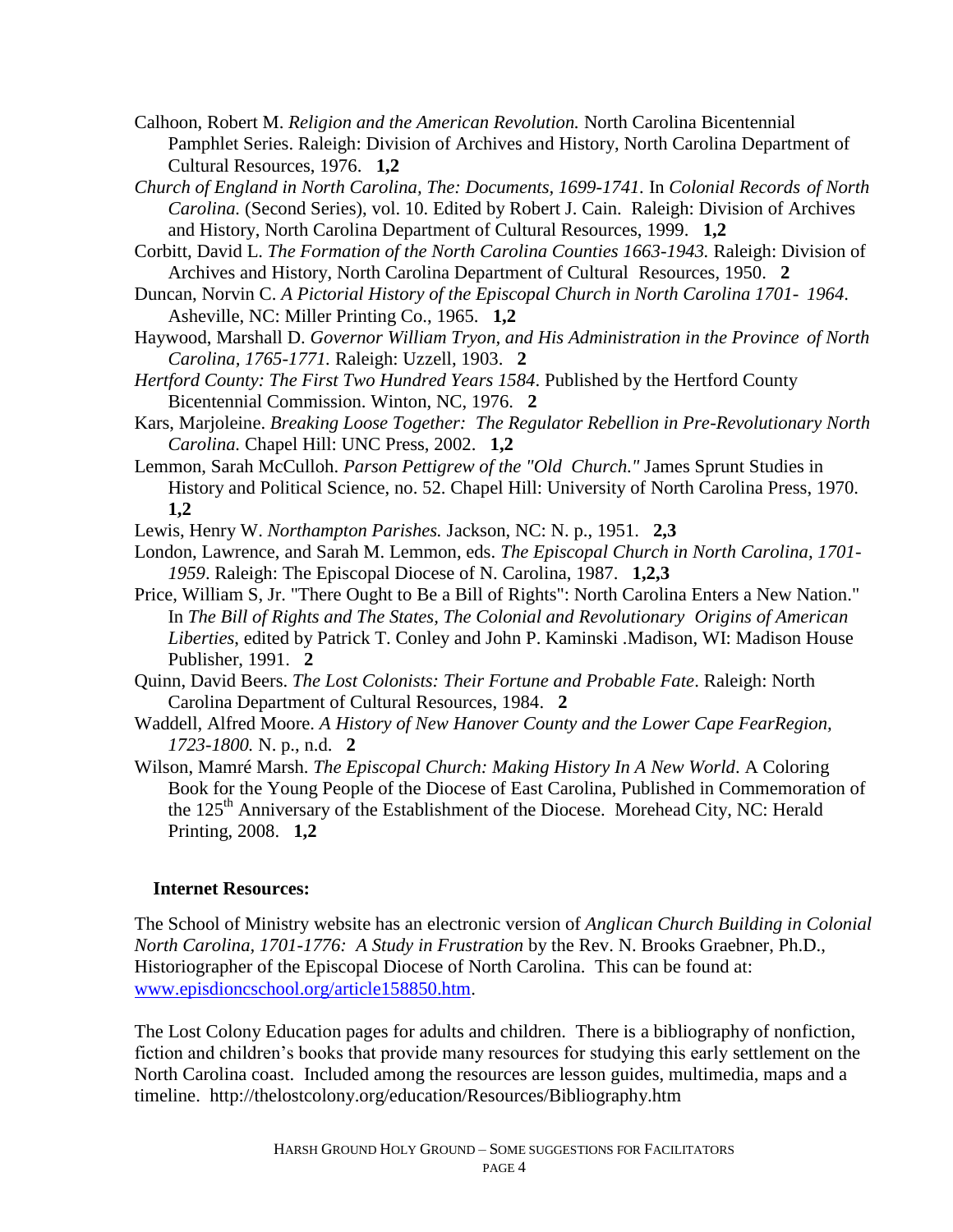A website that gives an overview of the history of this historic town, established as the first permanent settlement in North Carolina. Edenton was the capital of the Colony and the home of the Royal Governors. <http://www.edenton.com/history/>

### **A Final Note**

Please note that we are able to update our facilitators' guides on-line, so if you find books or other resources that you believe deserve mention here, please contact us.

Remember that we say more about this program format in our general facilitators' guide, available on-line or in our DVD notebooks. Serving as a facilitator while members of your parish reflect together about our calling to engage with one another about matters of faith is a service to the Church.

*Blessings to you in this ministry!*